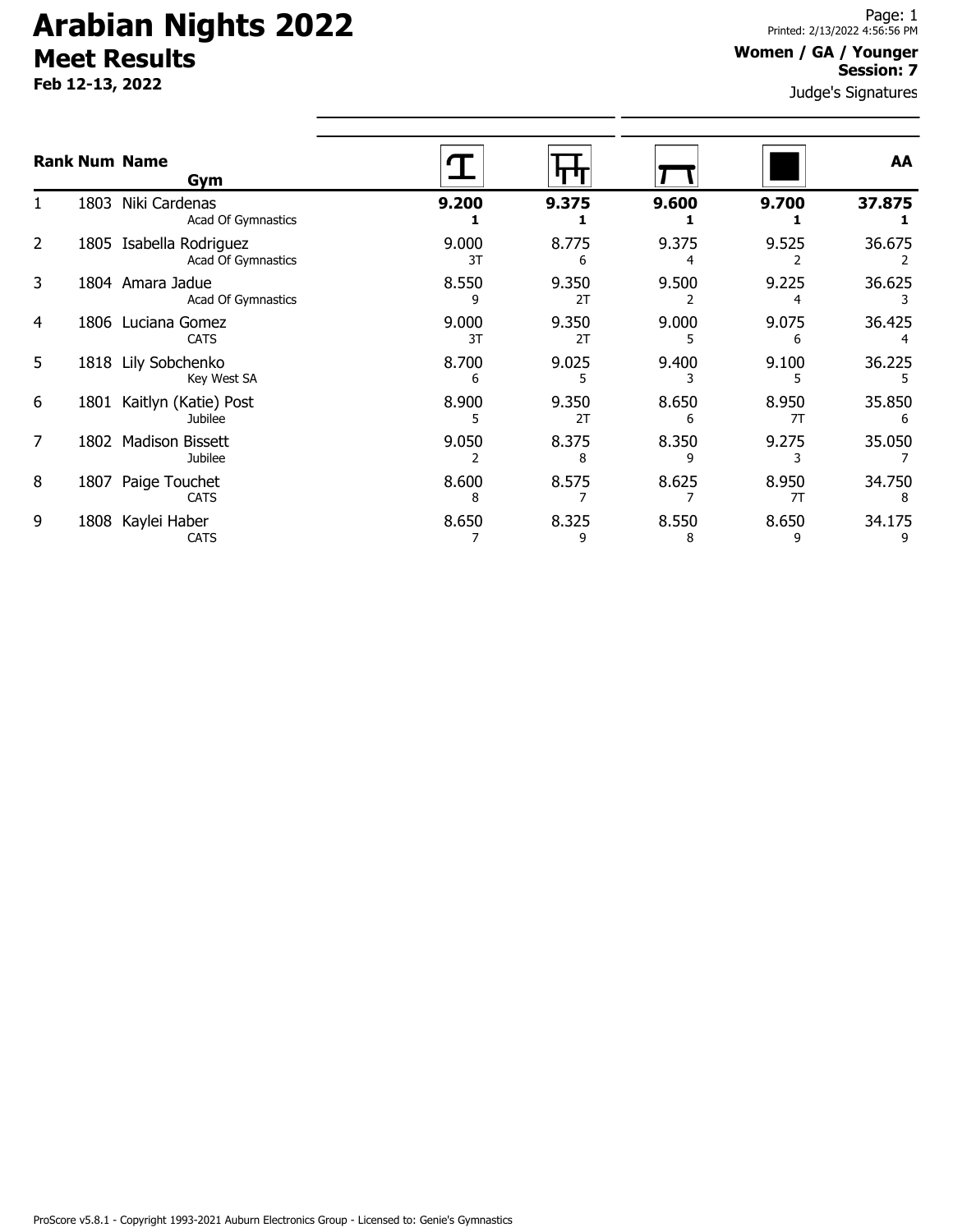# **Arabian Nights 2022 Meet Results**

**Feb 12-13, 2022**

#### **Women / GA / Older Session: 7**

Judge's Signatures

|    |      | <b>Rank Num Name</b><br>Gym                  |             |             |             |             | AA           |
|----|------|----------------------------------------------|-------------|-------------|-------------|-------------|--------------|
| 1. | 1817 | Olivia Bonamino<br>Exp Of Talent             | 9.200<br>5  | 9.700       | 9.375       | 9.625       | 37.900       |
| 2  |      | 1812 Gabriella King<br>Exp Of Talent         | 9.450       | 9.350<br>6  | 9.425       | 9.600       | 37.825       |
| 3  |      | 1810 Hanna Sultz<br>Exp Of Talent            | 9.500<br>1T | 9.400<br>4T | 9.250<br>5  | 9.650       | 37.800       |
| 4  |      | 1809 Hannelore Ricaurte<br>Exp Of Talent     | 8.950       | 9.575       | 9.400       | 9.500       | 37.425       |
| 5  | 1811 | <b>Riley McDonough</b><br>Acad Of Gymnastics | 8.750<br>8T | 9.625       | 9.300       | 9.450<br>6  | 37.125       |
| 6  |      | 1813 Janessa Longoria<br>Jubilee             | 9.250<br>4  | 9.400<br>4T | 9.075<br>6  | 9.300<br>7T | 37.025<br>6  |
| 7  |      | 1819 Jocelyn Leon<br><b>Jubilee</b>          | 9.500<br>1T | 8.750<br>10 | 8.350<br>8  | 9.300<br>7T | 35.900       |
| 8  |      | 1814 Tansy Edlington<br>Acad Of Gymnastics   | 8.350<br>10 | 9.250       | 9.000       | 9.050<br>9  | 35.650<br>8  |
| 9  |      | 1815 Kylee England<br><b>CATS</b>            | 9.000<br>6  | 9.025<br>8  | 7.150<br>q  | 9.475<br>5  | 34.650<br>9  |
| 10 |      | 1816 Nicole Sardinas<br><b>CATS</b>          | 8.750<br>8T | 8.825<br>9  | 0.000<br>10 | 9.000<br>10 | 26.575<br>10 |